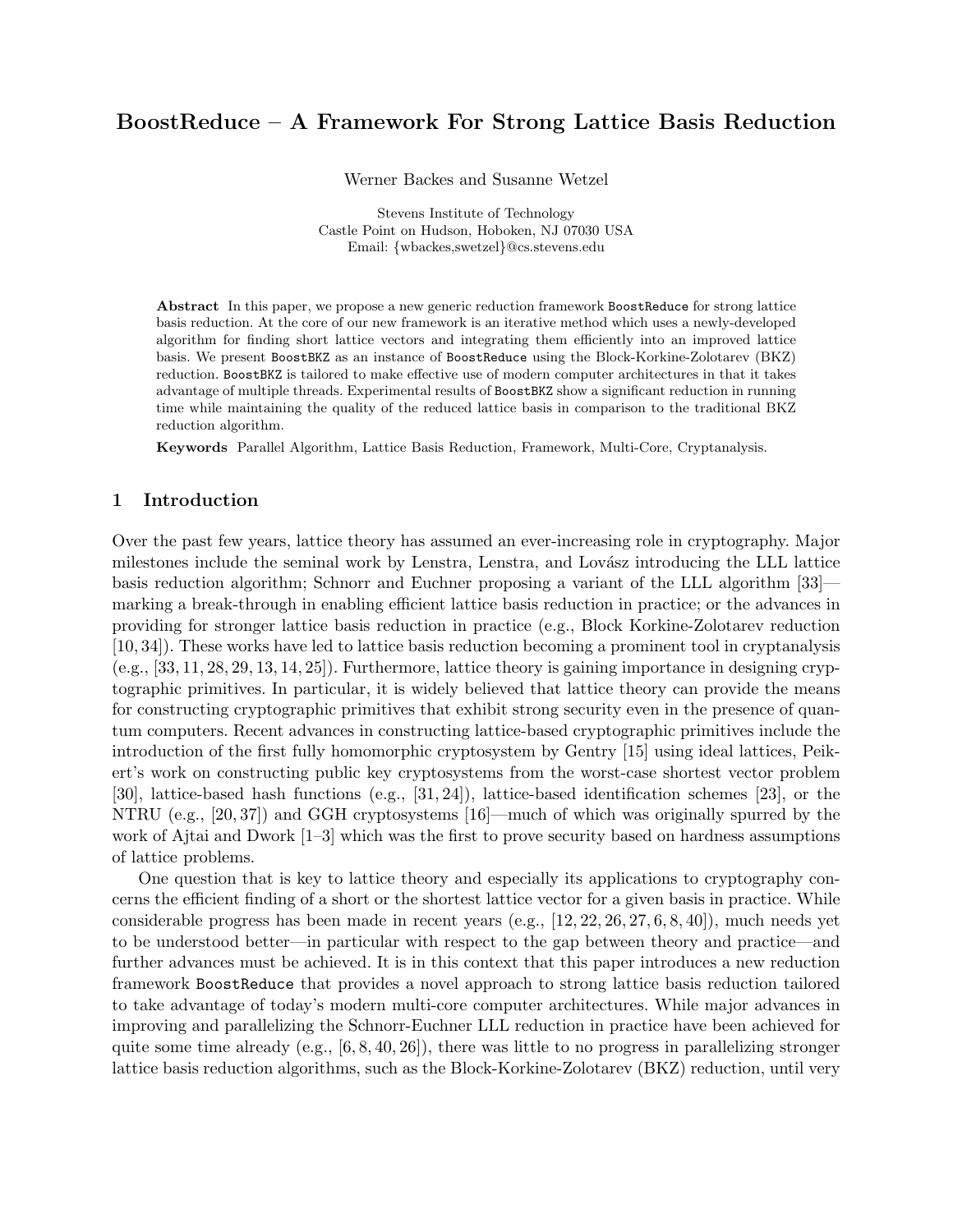recently. Pujol et al. [35] developed a first parallel algorithm for finding the shortest lattice vectors based on a variant of Kannan's algorithm [21, 17]. The work of Hermans et al. [18, 19] focuses on a similar parallel algorithm for finding shortest lattice vectors using CUDA capable graphics cards. Both works constitute an important step towards a parallel BKZ reduction algorithm, but neither of these algorithms does yet support pruning techniques which are essential for enabling efficient, parallel BKZ reduction in practice—especially when considering typical problem sizes in many of today's cryptographic contexts.

Our new reduction framework pursues a different approach. The core structure of BoostReduce is based on the use of sequences of lattice basis reductions  $[4, 5]$ . As a main component of the novel framework we introduce a new set of intermediate steps in between the individual reductions that are tailored to further improve the lattice basis and thus the starting point for the subsequent lattice basis reduction. This is combined with a sophisticated tightening of the parameters for the intermediate steps as well as the reduction algorithm itself. In addition, the new framework supports the execution of multiple heuristics in parallel and as such provides the means to select an optimal lattice basis as the starting point for the next round of the overall reduction process.

As a second main contribution of this paper, we introduce BoostBKZ as an instance of our new framework BoostReduce which is based on the BKZ reduction algorithm. In particular, as part of BoostBKZ we develop a new parallel algorithm for finding short lattice vectors that makes effective use of the multi-core features of today's computer architectures.

The third main component of this paper is an extensive analysis of the performance of BoostBKZ. Our experiments show that BoostBKZ provides a significant improvement in practice over conventional BKZ reduction.

Outline: Section 2 provides the definitions and notations used in the remainder of the paper. Section 3 introduces our new reduction framework BoostReduce and Section 4 details BoostBKZ as instance of our framework BoostReduce. Section 5 presents our new parallel algorithm for finding short lattice vectors and Section 6 describes an algorithm for incorporating these short lattice vectors into an improved lattice basis. Section 7 provides a detailed analysis of BoostBKZ. The paper closes with some directions for future work.

# 2 Preliminaries

A lattice  $L = \left\{ \sum_{i=1}^k x_i \underline{b}_i | x_i \in \mathbb{Z}, 1 \leq i \leq k \right\} \subset \mathbb{R}^n$  is an additive discrete subgroup of  $\mathbb{R}^n$ . The linear independent vectors  $\underline{b}_1,\ldots,\underline{b}_k \in \mathbb{R}^n$   $(k \leq n)$  form a basis  $B = (\underline{b}_1,\ldots,\underline{b}_k) \in \mathbb{R}^{n \times k}$  of dimension k of the lattice L. The basis of a lattice is not unique. A basis  $B$  may be transformed into a basis  $B'$ of the same lattice L by applying a unimodular transformation U, i.e.,  $B' = BU$  with  $U \in \mathbb{Z}^{n \times k}$ and  $|\det U| = 1$ .

The Gram-Schmidt orthogonalization  $B^* = (\underline{b}_1^*, \ldots, \underline{b}_k^*)$  of a lattice basis  $B = (\underline{b}_1, \ldots, \underline{b}_k) \in \mathbb{R}^{n \times k}$ is computed as  $\underline{b}_1^* = \underline{b}_1, \ \underline{b}_i^* = \underline{b}_i - \sum_{j=1}^{i-1} \mu_{i,j} \underline{b}_j^*$  for  $2 \leq i \leq k$  where  $\mu_{i,j} = \frac{\langle \underline{b}_i, \underline{b}_j^* \rangle}{\|\underline{b}_i^*\|}$  $\frac{\sum_i \sum_j j}{\|\underline{b}_j^*\|}$  for  $1 \leq j < i \leq k$ where  $\langle .,.\rangle$  defines the scalar product of two vectors. It is important to note that  $B^*$  is not necessarily a basis for the lattice L, nor is a vector  $\underline{b}_i^*$  of the orthogonalization  $B^*$  necessarily in L.

The defect of a lattice basis  $B = (\underline{b}_1, \ldots, \underline{b}_k) \in \mathbb{R}^{n \times k}$  defined as  $\mathrm{dft}(B) = \frac{\prod_{i=1}^n ||\underline{b}_i||}{\mathrm{det}(L)}$  $\frac{\log |I|}{\det(L)}$  allows one to compare the quality of different bases. Obviously,  $\text{dft}(B) \geq 1$  and  $\text{dft}(B) = 1$  for an orthogonal basis. The goal of lattice basis reduction is to determine a basis with smaller defect. That is, for a lattice  $L \subset \mathbb{R}^n$  with bases B and  $B' \in \mathbb{R}^{n \times k}$ , B' is better reduced than B if  $dft(B') < dft(B)$ .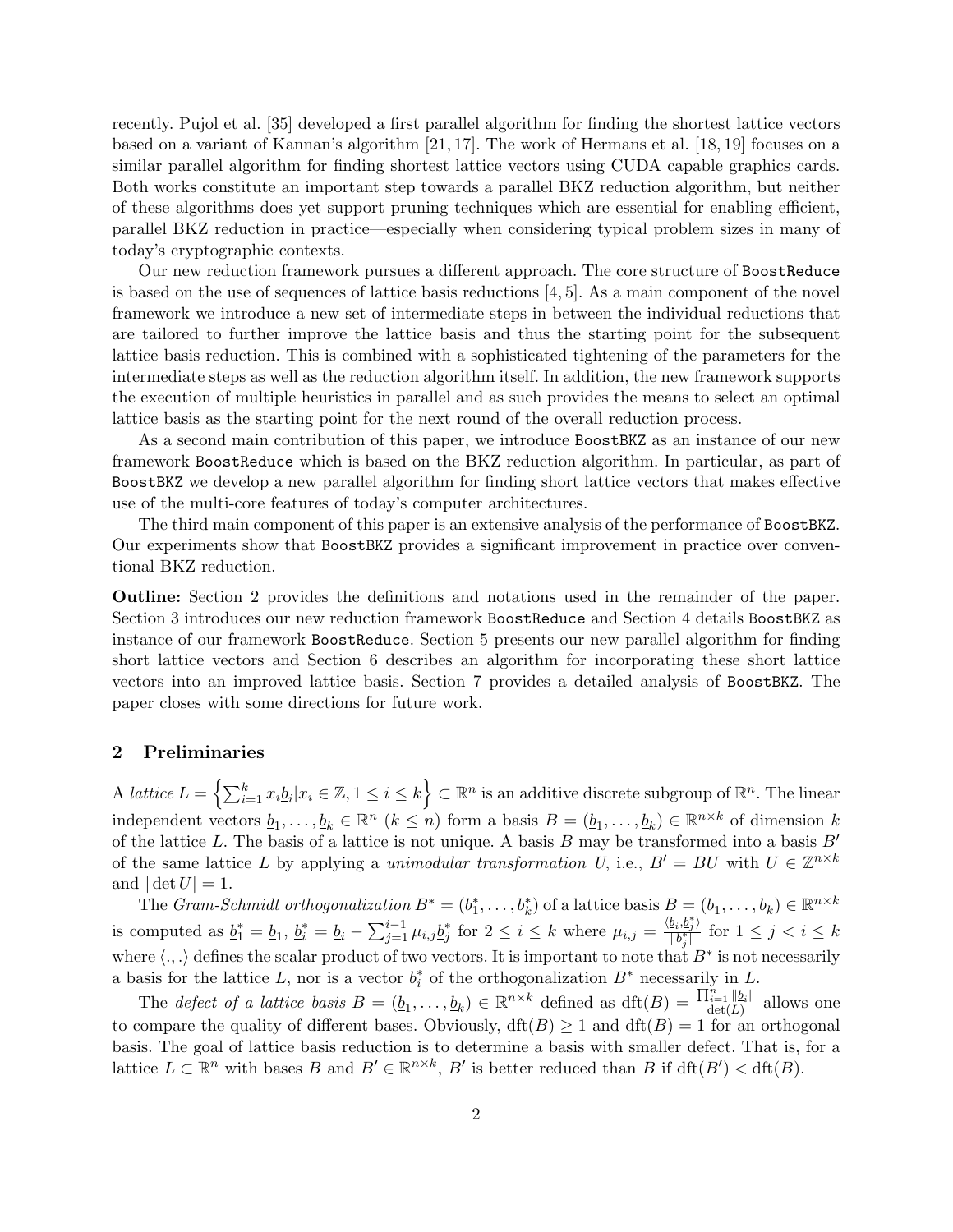For a lattice  $L \subseteq \mathbb{Z}^n$  with basis  $B = (\underline{b}_1, \ldots, \underline{b}_k) \in \mathbb{Z}^{n \times k}$ , corresponding Gram-Schmidt orthogonalization  $B^* = (\underline{b}_1^*, \ldots, \underline{b}_k^*) \in \mathbb{R}^{n \times k}$ , and coefficients  $\mu_{i,j}$  with  $1 \leq j \leq i \leq k$ ,  $\pi_i :=$  $span(\underline{b}_1,\ldots,\underline{b}_{i-1})^{\perp}$  for  $1 \leq i \leq k$  denotes the orthogonal projection with  $\pi_i(\underline{b}_j) = \sum_{s=i}^k \mu_{js} \underline{b}_s^*$ . A basis  $B = (\underline{b}_1, \ldots, \underline{b}_k) \in \mathbb{Z}^{n \times k}$  for lattice  $L \subseteq \mathbb{Z}^n$  is *Block Korkine-Zolotarev* reduced for block size  $\beta \in \mathbb{N}$  and reduction parameter  $\frac{1}{4} < y < 1$ , iff  $|\mu_{ij}| \leq \frac{1}{2}$  for  $1 \leq j < i \leq k$  (Eq. 1) and  $||\langle y||\pi_i(\underline{b}_i)|| \leq \lambda_1(L(\pi_i(\underline{b}_i), \ldots, \pi_i(\underline{b}_{min(i+\beta-1,n)})))$  (Eq. 2) where  $\lambda_1$  denotes the length of the shortest non-zero vector of  $L(\pi_i(\underline{b}_i), \ldots, \pi_i(\underline{b}_{min(i+\beta-1,n)}))$  [32].

# 3 The New Approach

In the following, we introduce and motivate the three main ideas of our new algorithmic framework tailored to significantly decrease the running time of strong lattice basis reduction algorithms in practice—thus enabling the tackling of large lattice bases.

The first idea in designing the framework is to iteratively reduce a lattice basis using a sequence of reduction parameters that increase in size. This general heuristic previously proved beneficial in the context of LLL reduction [4, 5]. The second idea is the introduction of suitable intermediate steps in between two iterations with the goal of further improving the lattice basis and thus providing for a better starting point for the subsequent reduction algorithm. In [7], for example, simple modifications—such as sorting—resulted in a decrease of the running time when LLL reducing unimodular lattice bases. The third idea for our new approach is to make effective use of today's multi-core computer architectures by exploiting the inherent parallel capabilities due to multiple cores. Specifically, our framework is designed to allow for the executing of the same basic sequential algorithm while employing differing algorithmic heuristics or using varying inputs on different cores. As such it is possible to execute multiple heuristics or treat different inputs at once with the benefit that the best one among multiple results can be selected as the starting point for subsequent steps.

These three basic ideas lead to the following structure of our new BoostReduce reduction framework (see Algorithm 1): At the beginning, we perform an initial reduction using a weak set of parameters. The main loop of BoostReduce (Lines (2) - (7)) corresponds to the overall iterative algorithmic framework of our new approach. In each iteration of the main loop, we first use an algorithm for finding a set  $S$  of linear combinations of short lattice vectors.

## Algorithm 1: BoostReduce

INPUT:  $B = (\underline{b}_1, \ldots, \underline{b}_k) \in \mathbb{Z}^{n \times k}$ ,  $P_i$  parameter set for  $ReduceBasis$ ,  $E_i$  parameter set for  $FindShortLV$  $G_i$  parameter set for generating improved bases  $t$  number of allocated threads,  $r$  number of steps OUTPUT:  $B = (\underline{b}_1, \ldots, \underline{b}_k)$ , BKZ reduced

$$
(1) \quad B = ReduceBasis(B, P_0)
$$

(2) for 
$$
(1 \leq i \leq r)
$$
 do

- (3)  $S = FindShortLV(B, E_i)$
- (4) Use set S and parameters  $G_1, \ldots, G_t$  to generate improved bases  $B'_1, \ldots, B'_t$
- (5) Run  $B''_j = ReduceBasis(B'_j, P_i)$  with  $1 \leq j \leq t$ in parallel until maxred instances have finished.
- (6) Select l such that  $p_l = \min\{p_j | 1 \leq j \leq t\}$  with  $p_j = \prod_{i=1}^k ||b_{j_i}||$

```
(7) B = B''_l
```
The set S of linear combinations of short lattice vectors serves as input for generating a number of improved lattice basis  $B'_j$  with  $1 \leq j \leq t$  (see Line (4)) where the number t corresponds to the number of threads allocated for the execution of BoostReduce. Subsequently, all improved lattice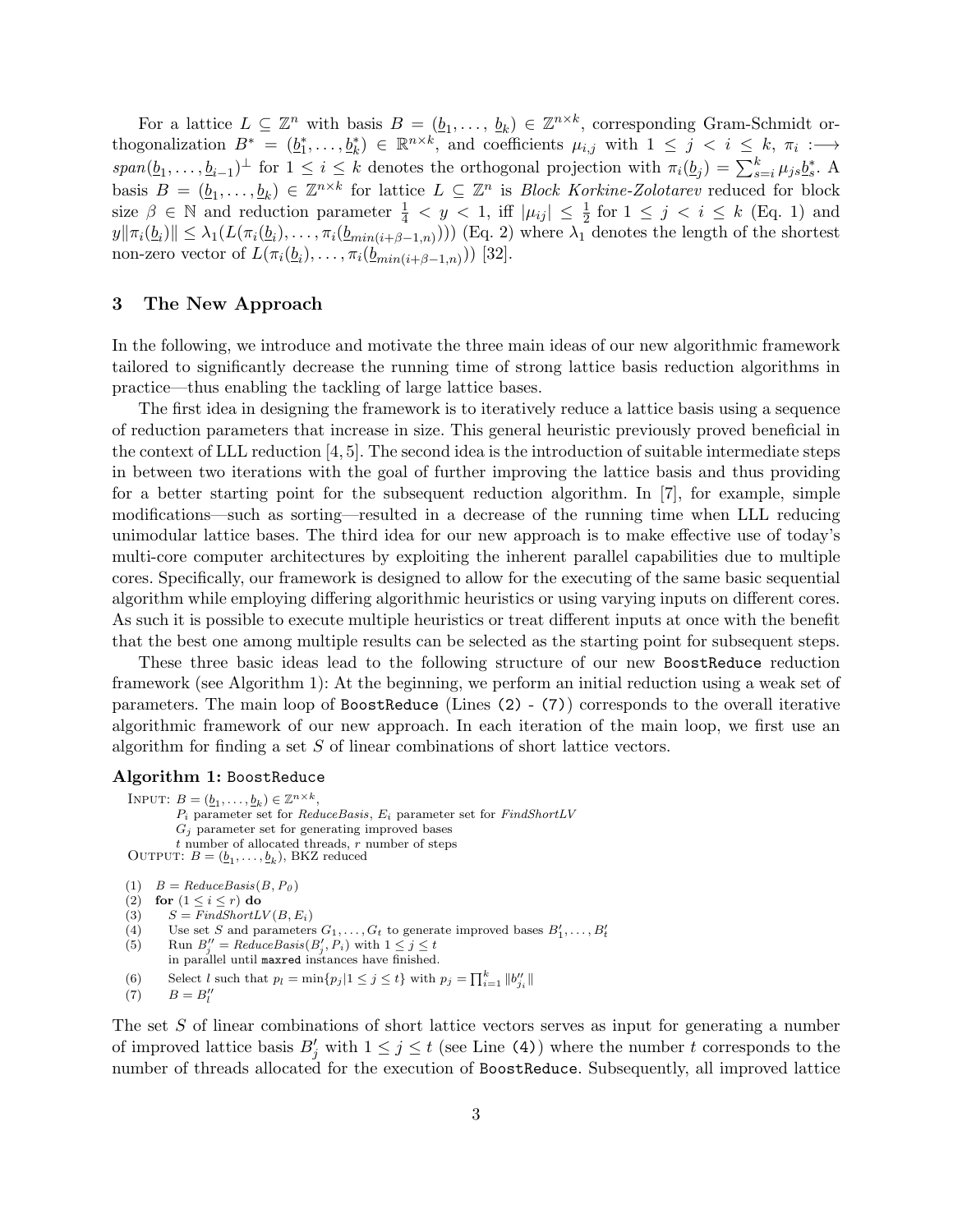bases  $B'_{j}$  are then reduced in parallel. In order to limit the time spent on the reductions and keeping the overall algorithm balanced, ongoing reductions as part of Line (5) are terminated once maxred number of the reductions are completed. Then, the best reduced lattice basis among the results of all completed reductions is selected as the input for the next iteration of BoostReduce. This selection can be done efficiently by searching for the basis with a minimal product of the lengths of its basis vectors.<sup>1</sup>

In the following, we detail BoostBKZ as a concrete instance of our new reduction framework BoostReduce based on BKZ reduction. In particular, as part of designing BoostBKZ we develop a new parallel algorithm FindShortLV for finding short lattice vectors, introduce a new algorithm for generating an improved lattice basis, and show how the various parameter sets need to be chosen in a suitable fashion.

# 4 BoostBKZ — An Instance Of BoostReduce Using BKZ

In seeking for a strong lattice basis reduction method, BKZ often is the method of choice. While the LLL lattice basis reduction algorithm generally outperforms BKZ reduction in terms of the reduction time, BKZ generally provides for better reduction results (for appropriately chosen parameters). Generally, the quality of a BKZ reduced lattice basis depends on the reduction parameter  $\delta$  (see Eq. 2), the block size  $\beta$ , and the so-called pruning parameter for the enumeration process [10, 34].

BoostBKZ (see Algorithm 2) is the instantiation of the BoostReduce framework for the BKZ lattice basis reduction algorithm. The main component of BoostBKZ is the subroutine **ThreadBoostBKZ**<sub>j</sub> (see Algorithm 3) which allows for the reduction of the improved lattice bases in parallel. BoostBKZ first performs an initial BKZ reduction in Line (1). The main loop (Lines (3) - (9)) implements the finding of short lattice vectors, generating, and reducing the improved lattice basis.

#### Algorithm 2: BoostBKZ

```
INPUT: B = (\underline{b}_1, \ldots, \underline{b}_k) \in \mathbb{Z}^{n \times k},
          P_i parameter set for BKZ reduction,
          E_i parameter set for FindShortLV,
          G_j parameter set for GenerateBasis,
          maxred number of BKZ instances,
          t number of allocated threads,
          r number of steps
 OUTPUT: B = (\underline{b}_1, \ldots, \underline{b}_k), BKZ reduced
(1) B = BKZ(B, P_0)(2) MUTEX INIT(lock)
(3) for (1 \leq i \leq r) do
```
- 
- (4)  $S = \text{FindShortLV}(B, E_i)$ <br>(5) finished = 0
- finished  $= 0$
- (6) for  $(1 \leq j \leq t)$  do

```
(7) start thread with
```
- $B_j'' =$  ThreadBoostBKZ<sub>i</sub> $(S, P_i, G_j)$
- (8) find l with  $||b''_{l_1}|| \cdot \ldots \cdot ||b''_{l_k}||$  minimal
- (9)  $B = B''_l$

#### Algorithm  $3:$  ThreadBoostBKZ<sub>j</sub>

- INPUT:  $B = (\underline{b}_1, \ldots, \underline{b}_k) \in \mathbb{Z}^{n \times k}$ , S set of linear combinations of short vectors, P parameter set for BKZ reduction, G parameter set for GenerateBasis, j thread number OUTPUT:  $B_j^* = (\underline{b}_1, \ldots, \underline{b}_k)$ , BKZ reduced
- (1)  $B' =$  GenerateBasis $(B, G, S)$ <sup>2</sup>
- $(2)$   $B''_j = B KZ(B', P)$
- (3)  $\text{MUTEX\_LOCAL}(lock)$
- (4) finished = finished + 1
- (5) if (finished  $\ge$  maxred) then
- (6) kill remaining instances of threads with ThreadBoostBKZ<sup>i</sup>  $(7)$  fi
- (8) MUTEX UNLOCK(lock)

<sup>&</sup>lt;sup>1</sup> In this case the product is sufficient to determine the quality of the reduced bases because all are bases of the same lattice. Generally, determining the quality of a reduced basis requires the considering of the defect of the lattice.

<sup>&</sup>lt;sup>2</sup> In outlining our multi-threaded programs, we distinguish between variables that are local for every thread and variables that are shared among all threads. Local variables are highlighted by the use of a different font (e.g., local vs. shared).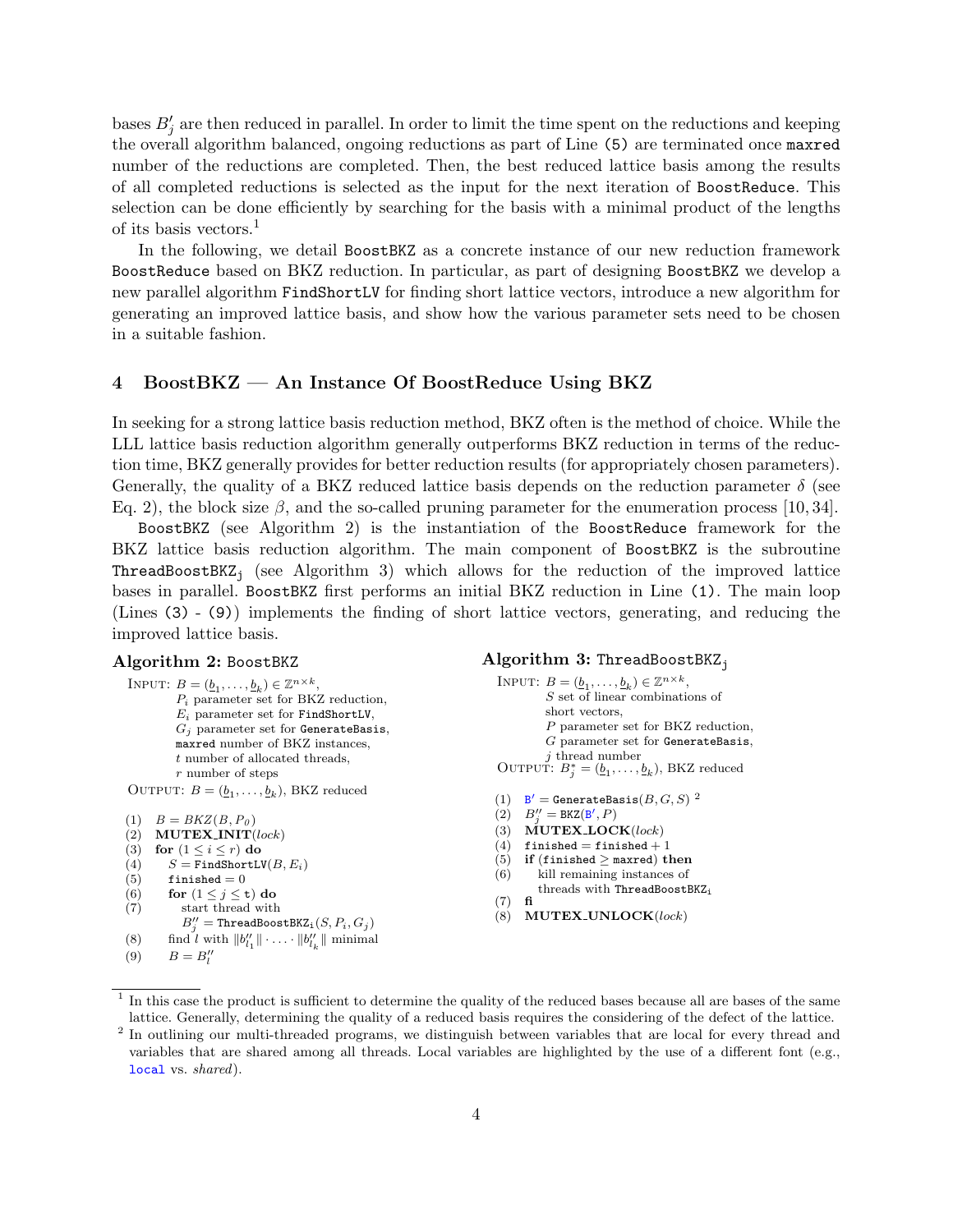In Line (4), BoostBKZ calls algorithm FindShortLV—a newly-developed parallel algorithm for finding short lattice vectors (see Section 5 for details). Lines (5) - (7) initialize and create the t threads running algorithm ThreadBoostBKZ<sub>i</sub> with the set S of linear combinations of short lattice vectors, the parameters for generating an improved basis, and the parameters of BKZ for the current step as input parameters. In Lines (8) - (9), the best reduced basis is selected (amongst those who finished as part of the parallel threads  $ThreadBoostBKZ_i$ ) as a starting point for the next iteration of BoostBKZ. It is necessary to adjust and tighten the parameters in each iteration of BoostBKZ in order to improve the quality of the reduced basis. In particular, the block sizes for BKZ and the size of the subsets for FindShortLV are increased in each iteration of BoostBKZ. The respective parameter sets are  $P_i$  for the BKZ reduction and  $E_i$  for FindShortLV for iteration i of BoostBKZ. Unlike the parameter sets  $P_i$  and  $E_i$ , the parameter sets  $G_j$  do not concern the tightening or updating of parameters but rather correspond to the different strategies pursued in parallel for algorithm GenerateBasis (see Section 6 for details). The number of different strategies is directly correlated to the number of allocated threads.

In algorithm ThreadBoostBKZ<sub>j</sub>, we first generate the improved lattice basis using the set S provided by FindShortLV and the parameter set  $G$  which is unique for each one of the t executed threads. This ensures that GenerateBasis does create a different  $B'$  in each thread. The global variable finished is used to count the completed BKZ instances. If the required number maxred is reached, the remaining running threads  $\text{ThreadBoostBKZ}_j$  (see Lines (5) - (7), Algorithm 3) are aborted. The access to finished is protected by a mutex in order to avoid a data race condition.

In the following, we first detail our newly-developed parallel enumeration algorithm FindShortLV for finding short lattice vectors. FindShortLV is based on the idea of performing multiple enumerations in parallel. The inputs for each enumeration are small subsets of the lattice basis that are distinct with high probability. In Section 6 we then introduce a new algorithm that generates an improved lattice basis using the set of short vectors found by FindShortLV.

# 5 Finding Short Lattice Vectors

To date, one of the best known methods for finding the shortest lattice vector in practice is the enumeration method ENUM developed by Schnorr and Hoerner [10, 34]. However, the running time of this algorithm is exponential in the size of the lattice basis and as such is not practical for higher dimensions. Nevertheless, we use this algorithm as a subroutine as part of our new parallel algorithm for finding short lattice vectors. It is in the novel way we use the subroutine that makes this approach viable in practice. In contrast to the original use of the enumeration by Schnorr and Hoerner, we are not interested in finding only the shortest lattice vectors, but we are interested in vectors that are shorter than the current basis vectors we seek to replace. It is important to note that our variant of the ENUM algorithm keeps all intermediate results and not only the shortest vector(s) thus providing a larger set of short vectors which allows for more flexibility and opportunities in improving the lattice basis as part of the subsequent steps of BoostBKZ. Another main difference of our approach to that of Schnorr and Hoerner is that the enumeration is only applied to suitable subsets of the lattice basis.

#### 5.1 Parallel Enumeration

FindShortLV (see Algorithm 4) and ThreadFindShortLV (see Algorithm 5) implement our parallel enumeration technique for finding short lattice vectors. FindShortLV is responsible for the proper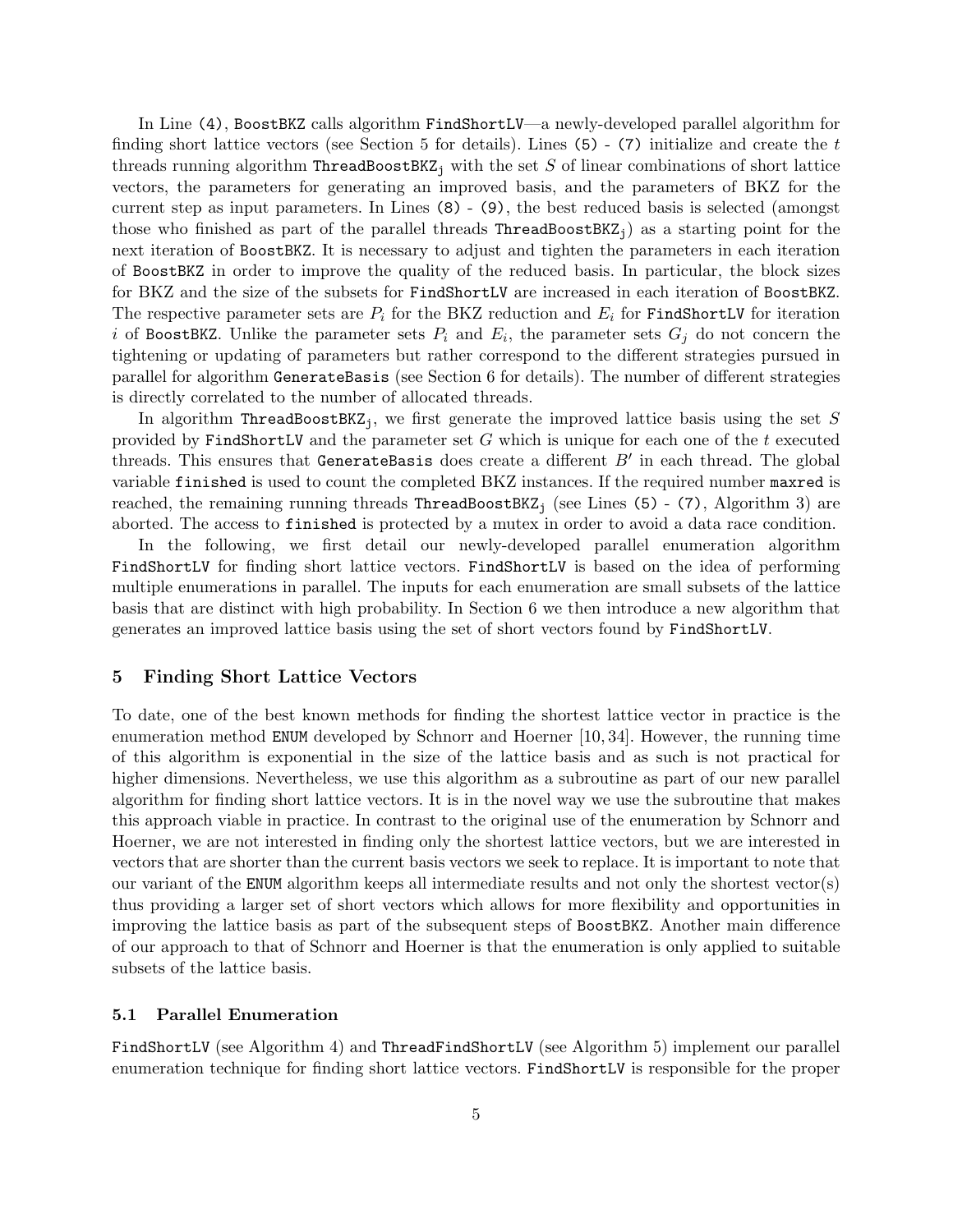initialization of the global variables that are later accessed and modified by the individual threads. In addition, FindShortLV creates a mutex to avoid data race conditions before it spins off  $t$  threads each running algorithm ThreadFindShortLV.

Overall, the parallel enumeration process is carried out in  $q$  sequence steps, each of which includes the parallel enumeration of p subsets of a basis  $B$ . A simple approach for distributing the work load among all threads would be to assign each thread  $p/t$  subsets in each sequence step. This approach is not optimal because the running time of the subroutine ENUM depends on the chosen subset and therefore varies greatly. This behavior forces us to implement a work-stealing approach [9] in order to balance the work load equally among all threads. ThreadFindShortLV entails q iterations and implements the idea of updating the parameters in each sequence step of the iteration process. In Line  $(2)$ , the p subsets of the lattice basis vectors are chosen based on a specific strategy (see Section 5.2 for details). The thread that finishes the last one of the  $p$  subsets in the current sequence step performs the transition of the parallel enumeration process to the next sequence step (Lines (9) - (13)) resetting the subset counter  $p_c$  and adjusting the parameters  $L_c$  and c for ENUM and f, w and d for Strategy<sub>x</sub><sup>3</sup>. It is particularly important to note that the length of the currently shortest lattice vectors found  $L<sub>c</sub>$  is used to limit the enumeration bounds for subsequent calls of the algorithm ENUM. It is updated within a particular sequence step, i.e., in the course of treating the  $p$  sets in parallel (Line  $(7)$ ), as well as during the transition from one iteration to the next (Line (11)).

## Algorithm 4: FindShortLV

INPUT:  $B = (\underline{b}_1, \ldots, \underline{b}_k) \in \mathbb{Z}^{n \times k}$ ,  $f, w, d \in \mathbb{N}$  param for Strategy<sub>x</sub> c pruning param for ENUM, p no subsets per sequence step, q no sequence steps,  $f_a, w_a, d_a$  adjustment for  $f, d$  and  $w$ ,  $c_a$  adjustment value for  $c$  $l_1, l_2$  slack factors OUTPUT:  $S$  set of linear combinations of short lattice vectors  $(1)$   $C = \emptyset$ 

(1) 
$$
3 - \Psi
$$
  
(2)  $L_c = \min \{ ||\underline{b}_1||^2 \},$ 

(2) 
$$
L_c = \min \{ ||\underline{b}_1||^2 \}, \dots ||\underline{b}_k||^2 \}
$$
  
(3)  $q_c = p_c = 0$ 

- (4) MUTEX INIT(lock)
- 
- (5) for  $(1 \leq i \leq t)$  do<br>(6) start thread Thr start thread ThreadFindShortLV<sub>i</sub>

## Algorithm 5: ThreadFindShortLV<sub>i</sub>

```
INPUT: B = (\underline{b}_1, \ldots, \underline{b}_k) \in \mathbb{Z}^{n \times k},
           f, w, d \in \mathbb{N} param for Strategy<sub>x</sub>
           c pruning param for ENUM,
          p no subsets per sequence step,
          q no sequence steps,
           f_a, w_a, d_a adjustment for f, d and w,
           c_a adjustment value for cl_1, l_2 slack factors
OUTPUT: S set of linear combinations
```
- of short lattice vectors
- (1) repeat (2) Strategy<sub>x</sub>( $B', B, f, w, d$ ) (3)  $L_e = L_c \cdot l_1$  $(4)$  $\mathbf{C}' = \text{ENUM}(\mathbf{B}', \mathbf{L}_{\mathbf{e}}, c, 1, d)$  $(5)$  MUTEX<sub>LOCK</sub> $(lock)$ (6)  $S = S \cup S'$ (7)  $L_c = \min\{\|\underline{v}\|^2\}|\underline{v} \in S\}$ (8)  $p_c = p_c + 1$ (9) if  $(p_c \ge p)$  then<br>(10)  $p_c = 0, q_c = q_c$ (10)  $p_c = 0, q_c = q_c + 1$ <br>(11)  $L_c = l_2 \cdot L_c$  $L_c = l_2 \cdot L_c$ (12)  $f = f + f_a, d = d + d_a$ (13)  $w = w + w_a, c = c \cdot c_a$ (14) MUTEX\_UNLOCK(lock) (15) until  $(q_c \geq q)$

In order to enable the finding of sufficiently many short lattice vectors, Algorithms 4 and 5 use so-called slack or length adjustment parameters  $l_1$  and  $l_2$ . These parameters provide an effective means for adjusting the upper bound for the length of lattice vectors  $(L_e)$  considered in the process of ENUM. To recall, we are not only interested in finding the shortest vectors but strive to also find vectors that are close in length to the shortest lattice vectors. While the introduction of the

 $3$  In case of Strategy<sub>1</sub> (see Section 5.2), parameter w is ignored.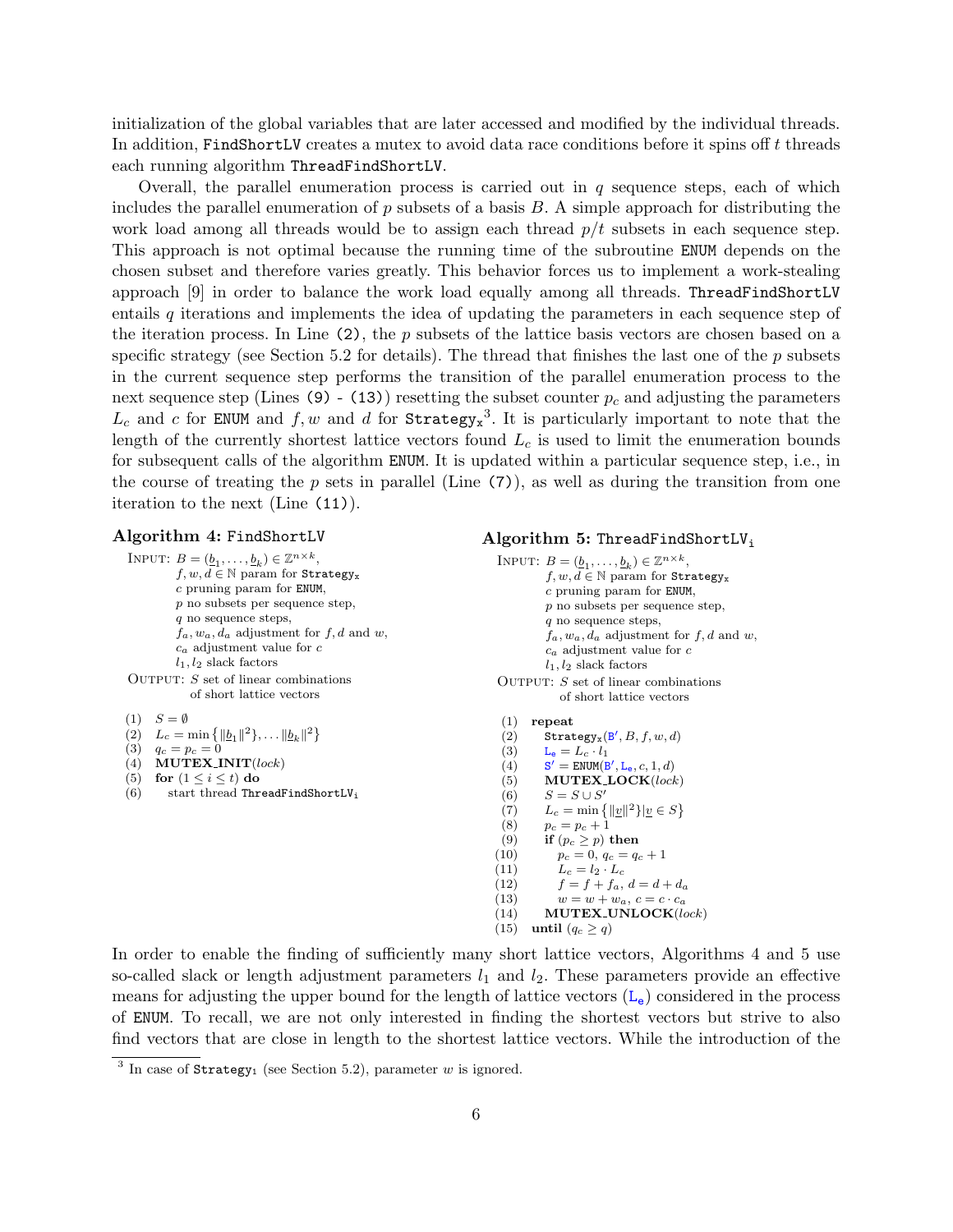slack parameters significantly increases the number of short vectors found, this comes at the cost of a performance overhead. Consequently, it is crucial to strike a good balance between finding sufficiently many short vectors and not suffering too much of a performance overhead.

#### 5.2 Selecting Suitable Subsets

We have developed a randomized heuristic for selecting suitable subsets as part of the parallel enumeration process. The heuristic approach is based on Conjecture 1 which was established as a result of extensive experiments in which the Schnorr/Hoerner enumeration method was used for determining a shortest lattice vector.

Conjecture 1. It is possible to compute short basis vectors of a lattice as a linear combination of mostly short lattice basis vectors and a few longer vectors of the respective lattice basis.

In using the conjecture in practice, we start with a reduced lattice basis. Roughly speaking, Conjecture 1 is then interpreted as mainly using lattice basis vectors located in the front of the lattice basis and combining them with a few vectors selected from the remainder of the reduced lattice basis. We have developed and evaluated three different strategies. While the first two are designed in accordance with the conjecture, the third strategy was purposely designed to violate the conjecture.

For a lattice basis  $B = (\underline{b}_1, \ldots, \underline{b}_k) \in \mathbb{Z}^{n \times k}$  and  $f, d \in \mathbb{N}$  with  $f < d$ , our first strategy (Strategy<sub>1</sub>) selects the first f vectors of the reduced lattice basis B. The other  $d - f$  vectors are chosen at random from the remaining lattice basis vectors.  $Strategy<sub>2</sub>$  introduces an additional parameter w with  $f \, \langle w \rangle$ . The parameter w defines a window of consecutive basis vectors from which the first f vectors are selected. In  $Strategy_2$ , this window is located at the front of the lattice basis in order to comply with the conjecture. The remaining vectors are chosen at random from basis vectors outside of the window (i.e., similar to  $Strategy_1$ ).

 $Strateev<sub>2</sub>$ 

#### $Strategy<sub>1</sub>$

| INPUT: $B = (\underline{b}_1, \ldots, \underline{b}_k) \in \mathbb{Z}^{n \times k}, f < d$<br>OUTPUT: $B' = (b'_1, \ldots, b'_d)$<br>OUTPUT: $B' = (b'_1, \ldots, b'_d)$<br>$(1)$ $M = \emptyset$<br>$(1)$ $M = \emptyset$ , $i = 0$<br>(2) for $(1 \leq i \leq f)$ do<br>while $(j < f)$ do<br>(2)<br>(3) $M = M \cup \{i\}$<br>(3)<br>select i randomly out of $[1, w]$<br>(4)<br>$i = f$<br>(4)<br>if $(M \cap \{i\} = \emptyset)$ then<br>(5)<br>while $(j < d)$ do<br>$M = M \cup \{i\}, i = j + 1$<br>(5)<br>(6)<br>select <i>i</i> randomly out of $[f + 1, k]$<br>(6) $i = f$<br>(7)<br>$\textbf{if} \ (M \cap \{i\} = \emptyset) \textbf{ then}$<br>(7)<br>while $(j < d)$ do<br>(8)<br>$M = M \cup \{i\}, i = j + 1$<br>(8)<br>(9)<br>$i=1$<br>(9) if $(M \cap \{i\} = \emptyset)$ then<br>(10)<br>for $(1 \leq i \leq k)$ do<br>$M = M \cup \{i\}, i = j + 1$<br>(10)<br>(11) if $(M \cap \{i\} \neq \emptyset)$ then<br>$(11)$ $j=1$<br>(12) $\underline{b}'_j = \underline{b}_i, \ j = j + 1$<br>(12)<br>for $(1 \leq i \leq k)$ do |  |                                                                                              |
|--------------------------------------------------------------------------------------------------------------------------------------------------------------------------------------------------------------------------------------------------------------------------------------------------------------------------------------------------------------------------------------------------------------------------------------------------------------------------------------------------------------------------------------------------------------------------------------------------------------------------------------------------------------------------------------------------------------------------------------------------------------------------------------------------------------------------------------------------------------------------------------------------------------------------------------------------------------------------------------------------------------------------------------------------|--|----------------------------------------------------------------------------------------------|
|                                                                                                                                                                                                                                                                                                                                                                                                                                                                                                                                                                                                                                                                                                                                                                                                                                                                                                                                                                                                                                                  |  | INPUT: $B = (b_1, , b_k) \in \mathbb{Z}^{n \times k}, f < w < d$                             |
|                                                                                                                                                                                                                                                                                                                                                                                                                                                                                                                                                                                                                                                                                                                                                                                                                                                                                                                                                                                                                                                  |  |                                                                                              |
| (14) $\underline{b}'_i = \underline{b}_i, \ j = j + 1$                                                                                                                                                                                                                                                                                                                                                                                                                                                                                                                                                                                                                                                                                                                                                                                                                                                                                                                                                                                           |  | select <i>i</i> randomly out of $[w + 1, k]$<br>(13) if $(M \cap \{i\} \neq \emptyset)$ then |

The third strategy ( $Strategy_3$ ) is based on  $Strategy_2$  but allows for the position of the window of size  $w$  to be selected at random. As a consequence,  $Strategy_3$  chooses the majority of the basis vectors from the middle or the back part of the reduced lattice basis and as such is in clear violation of Conjecture 1.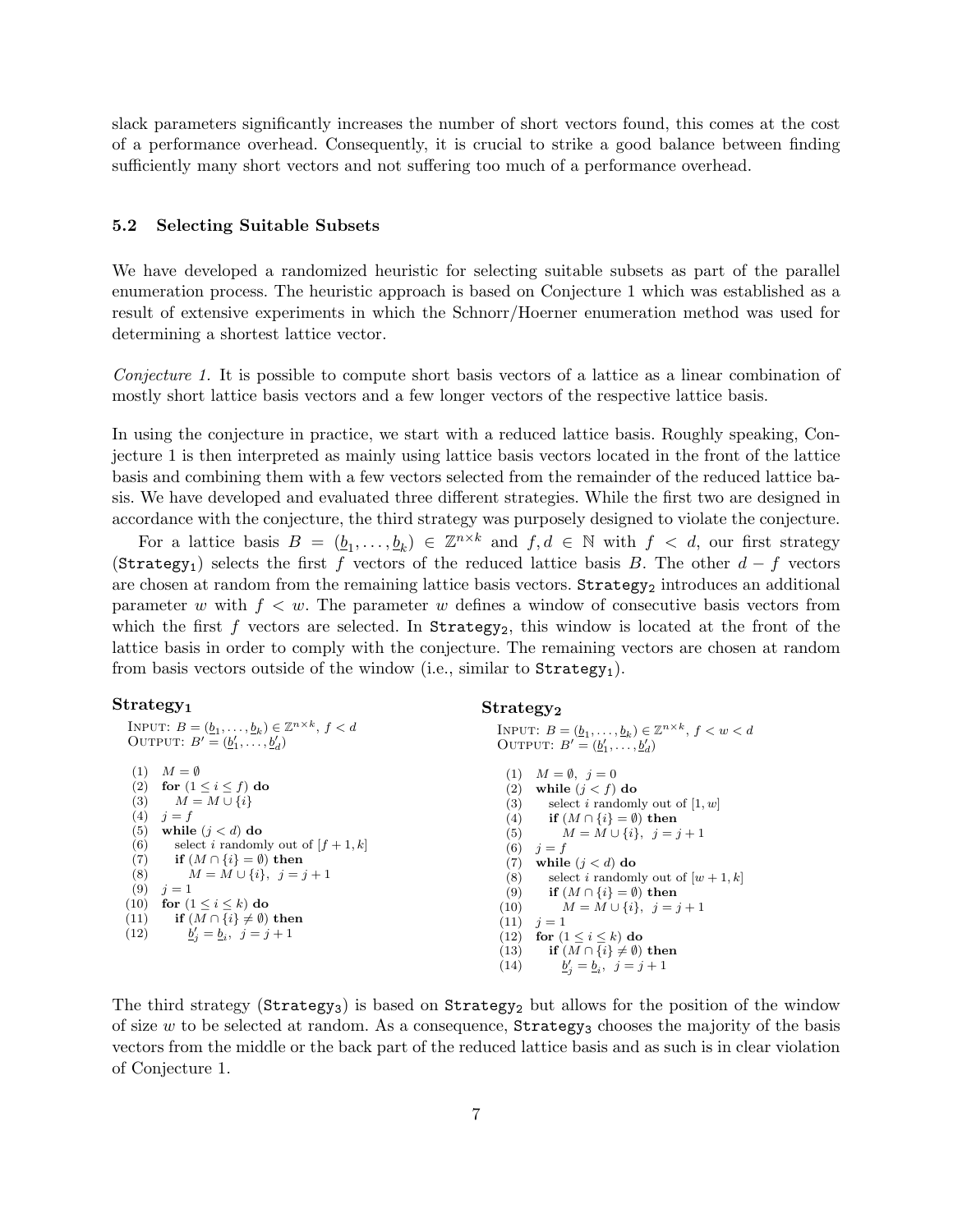## 5.3 Evaluation of Selection Strategies

The effectiveness of the three strategies in selecting subsets of lattice basis vectors was evaluated using lattice bases generated as part of a lattice challenge contest conducted by the TU Darmstadt [36]. These lattice bases are assumed to be hard instances constructed to allow the testing and comparing of lattice basis reduction algorithms. Our tests use the lattice bases of the challenge for dimensions 200 to 500 (the challenge provides one lattice basis for each dimension). Each basis was first BKZ reduced with a block size of  $\beta = 20$  using the NTL [40] implementation of the BKZ reduction algorithm. Then, for each BKZ reduced basis we carried out 10 runs of FindShortLV (using parameters  $q = 1$  and  $p = 20,000$ ) each yielding a set of short vectors. Using the length of the shortest of the short vectors of each one of the ten sets allows us to determine the average length of the shortest of the short vectors determined by the experiment.



Figure 1. Strategy<sub>x</sub> for FindShortLV with  $q = 1$  and  $p = 20000$ .

In a series of tests, we fix the number d of lattice vectors chosen as part of the  $strategy_x$ algorithms to  $d = 75$ . For Strategy<sub>1</sub> we chose  $f = 50$ . For Strategy<sub>2</sub> and Strategy<sub>3</sub> we used a window of size  $w = 55$  for selecting the first  $f = 50$  basis vectors. Figure 1 summarizes the results of the test. For each dimension, it shows the average length of the shortest of the short vectors averaged over the ten runs for each test instance. For the challenge lattice basis of dimension 475 none of our tested strategies were able to find short lattice vectors. Strategy<sub>3</sub> also failed for dimension 350. The results show that the average length of the shortest of the short vectors found by  $Strategy<sub>1</sub>$ is significantly smaller than that for Strategy<sub>3</sub>. This result was expected due to the fact that Strategy<sub>3</sub> was designed to violate Conjecture 1 while  $Strategy<sub>1</sub>$  was designed in compliance with Conjecture 1. The average length for  $Strategy_2$  is significantly better than that for  $Strategy_3$ , yet slightly inferior to Strategy1. These results clearly support Conjecture 1 and suggest that Strategy<sub>1</sub> is the best among the tested strategies. We therefore use  $String_1$  exclusively for the experiments detailed in Section 7.

#### 6 Generate An Improved Basis

In order to allow for an effective use of the short vectors found by FindShortLV as part of BoostBKZ (see Algorithm 2, Line (4)), some of these short vectors must first be integrated properly into a lattice basis. A straightforward approach is to add the short vectors to the lattice basis which was the starting point for FindShortLV, thus yielding a generating system of lattice vectors. One would then have to either transform the generating system into a basis or use a variant of the BKZ that allows the use of a generating system instead of a lattice basis. However, both of these options have a significant running time overhead. We therefore devise a new heuristic algorithm GenerateBasis (see Algorithm 6) which allows the efficient computing of an improved lattice basis.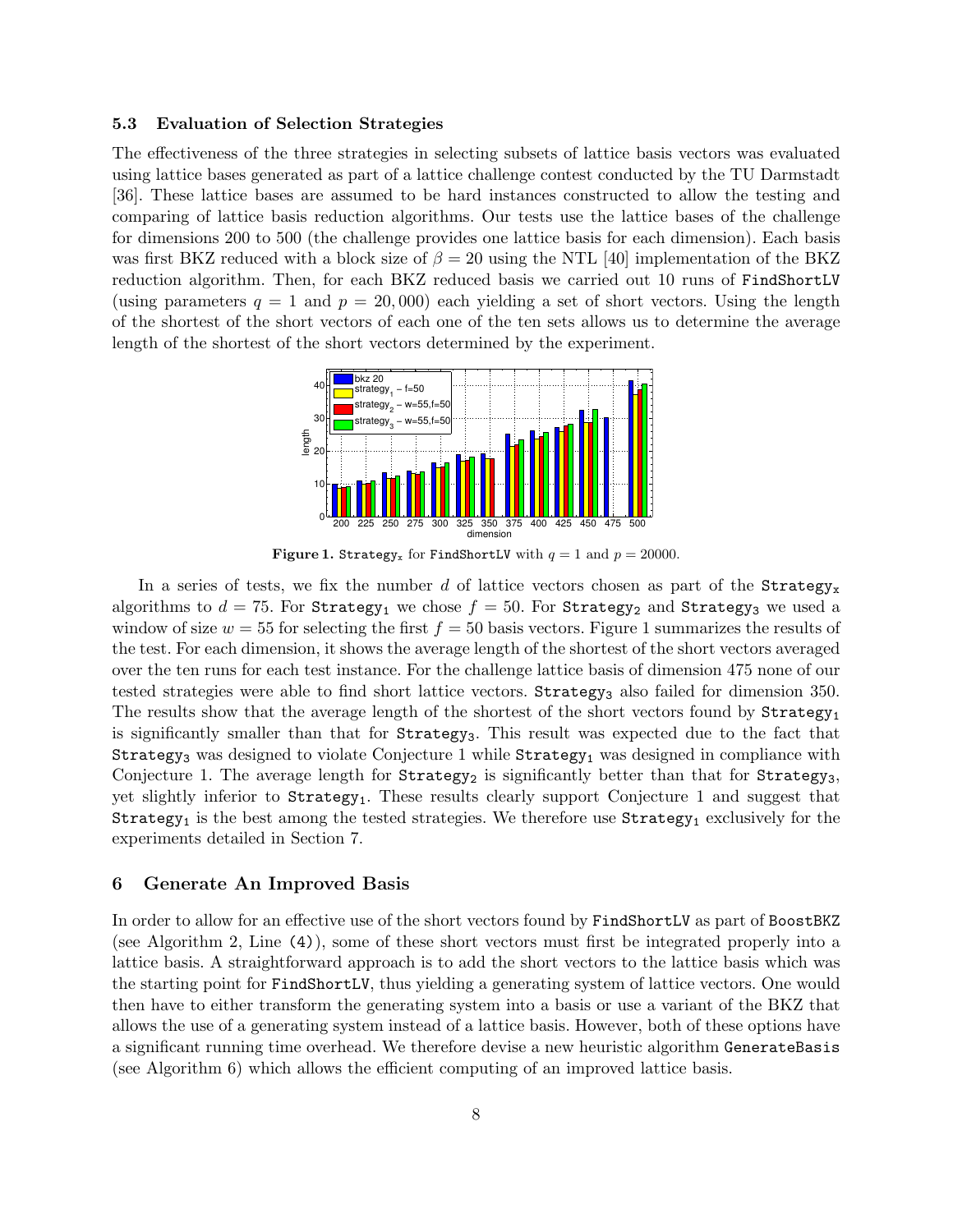| Algorithm 6: GenerateBasis                                                             | (5)               | foreach $(s \in S)$ do                                            |
|----------------------------------------------------------------------------------------|-------------------|-------------------------------------------------------------------|
|                                                                                        | (6)               | $S = S \setminus \{s\}$                                           |
| INPUT: $B = (\underline{b}_1, \ldots, \underline{b}_k) \in \mathbb{Z}^{n \times k}$ ,  | (7)               | find i with $s_i = \pm 1$ and $z_i = 0$                           |
| $S$ set of linear combinations of                                                      | (8)               | if $(i \text{ exists})$ then                                      |
| short vectors,                                                                         | $\left( 9\right)$ | $\underline{b}'_i = \sum_{i=1}^k \underline{s}_i \underline{b}_i$ |
| N number of vectors to be replaced                                                     | (10)              | $l = l + 1$                                                       |
| OUTPUT: $B' = (\underline{b}'_1, \dots, \underline{b}'_k) \in \mathbb{Z}^{n \times k}$ | (11)              | for $(1 \leq j \leq k)$ do                                        |
| improved basis                                                                         | (12)              | if $(\underline{s}_i \neq 0)$ then                                |
|                                                                                        | (13)              | $z_i=1$                                                           |
| $(1) \quad \underline{z} = (0, \ldots, 0)$                                             | (14)              | if $(l == N)$ then                                                |
| $(2)$ $B' = B$                                                                         | (15)              | break                                                             |
| (3)<br>$l=0$                                                                           | (16)              | possible repositioning (sort/random)                              |
| (4) remove trivial s with $  s   = 1$ out of S                                         |                   | of newly inserted vectors                                         |

GenerateBasis receives as input the set  $S$  of linear combinations of short lattice vectors which was computed by FindShortLV. These linear combinations are key in selecting a suitable linear combination of basis vectors (which can be used to compute the actual set of short lattice vectors) that can be used to replace a longer basis vectors. Specifically, GenerateBasis uses a flag array, i.e., vector  $\underline{z}$  that allows one to determine whether the exchange of a specific basis vector is allowed thus ensuring that one never leaves the actual lattice. At the outset, all basis vectors are possible candidates to be replaced (see Line (1), Algorithm 6). The main loop of the algorithm is executed (Lines  $(5)$  -  $(15)$ ) until a sufficiently large number N of vectors has been replaced. At the beginning of each iteration of the loop, the linear combination  $s \in S$  is chosen which represents the shortest of the short vectors left in  $S$  at that point. In order to determine whether the lattice vector corresponding to the linear combination  $s$  can be used to replace a lattice basis vector, it is necessary to check whether there is an  $1 \leq i \leq k$  such that  $s_i = \pm 1$  and  $z_i = 0$  (Line (7)). The lattice vector corresponding to  $\underline{s}$  cannot be used to replace a basis vector  $\underline{b}_i$  if  $\underline{s}_i \neq \pm 1$  as one would otherwise leave the lattice. It is important to note that the replacing of a lattice basis vector (Line (9)) must be carried out on a copy  $B'$  of input basis B as all the linear combinations in S are relative to B. Thus, a modification of B would invalidate the set of linear combinations S. The flag array  $\tilde{z}$  must be updated after the respective lattice basis vector has been replaced. In Lines (11) - (13), every position j in  $\zeta$  is marked where the corresponding entry in the linear combination  $s_j$  is not equal to zero—thus disallowing every basis vector which has been used as part of the linear combination s for further consideration. The final step of algorithm GenerateBasis allows the newly inserted vectors to be repositioned within the improved lattice basis  $B'$ .

One of challenges with this new algorithm GenerateBasis is to decide which vector should be replaced. The replacement is triggered by i (Line (7)) and each lattice vector  $\underline{b}_i$  with  $\underline{s}_i = \pm 1$  and  $z_i = 0$  is a proper candidate. In our experiments (see Section 7) we focus on two variants: The first variant chooses a minimal position  $i$  to allow the newly inserted vector to have an effect early on in the subsequent BKZ reduction. This variant starts with  $i = 1$  and checks the  $s_i$  and  $z_i$  in a forward direction by continuously increasing i. The second variant is tailored to incorporate the length of the basis vector to be replaced. As such, the variant maximizes the position  $i$  in order to replace longer vectors. The variant starts with  $i = k$  and searches for a suitable position in a backwards direction by decreasing i continuously. It, however, is important to note that positioning a short vector towards the end of the lattice basis can be a disadvantage as it takes longer for this shorter vector to have an impact on the subsequent BKZ reduction.

The repositioning step as a final step of GenerateBasis (see Line (16)) allows us to, e.g., move the inserted vectors to the front of the lattice basis and sort them according to their length. It is important to note that we do not change the order of the vectors that have not been replaced.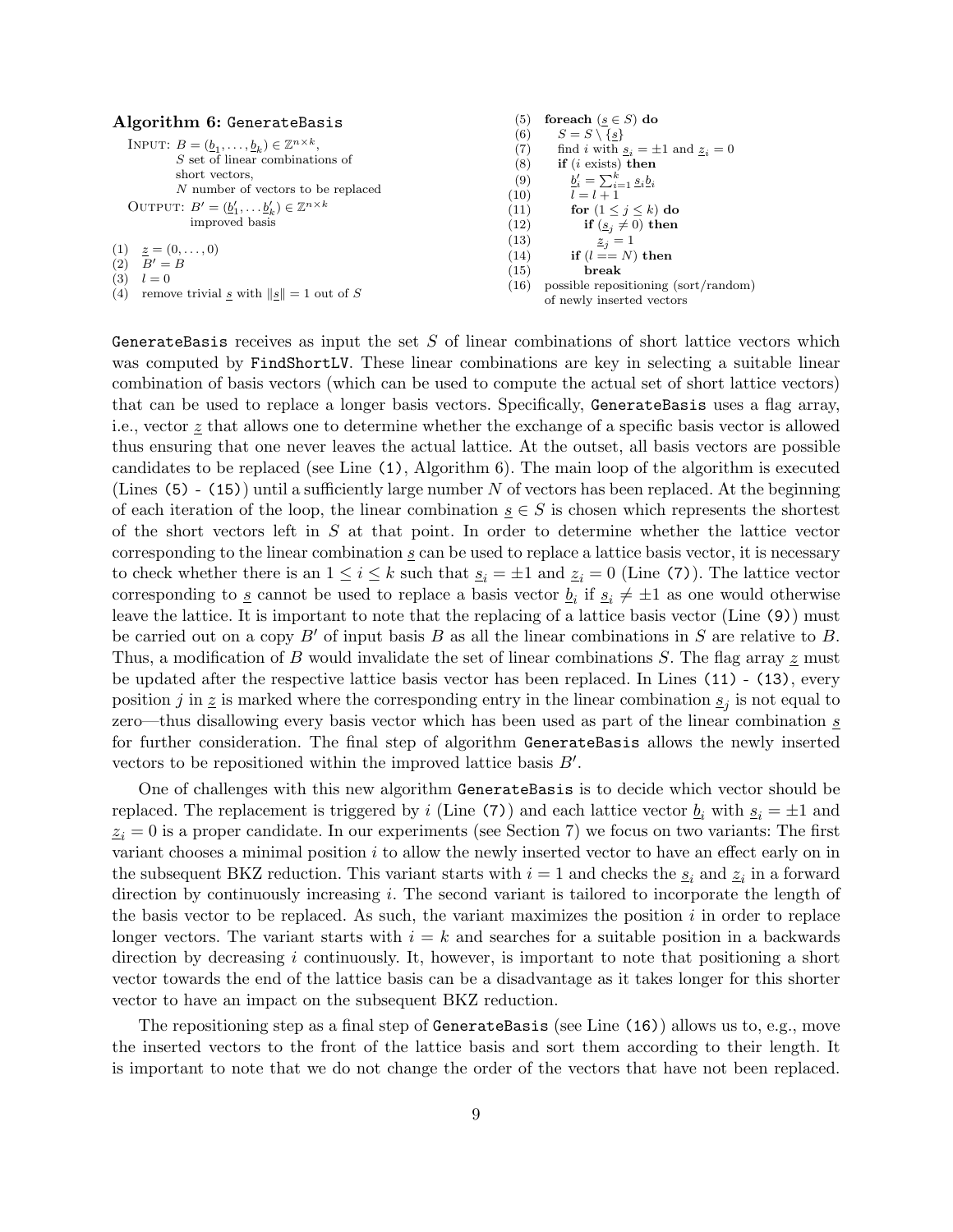Some of our earlier experiments suggest that sorting the entire lattice basis may have a negative impact on the quality of the reduced basis.

# 7 Results

The experiments were performed on a Sun x4150 server with two quad core Intel Xeon processors at 2.83 GHz and 8 GB of main memory. We used NTL 5.5.1 [40] for the BKZ reduction, GMP 4.3.1 [38] as long integer arithmetic, and MPFR 2.3.1 [39] as multi-precision floating point arithmetic. All programs (including our own code for GenerateBasis, FindShortLV etc.) have been compiled with GCC 4.3.2 using identical optimization flags. As detailed in Section 5.3, for our experiments we use the lattice bases published as part of the lattice contest conducted by the TU Darmstadt [36].

#### 7.1 Evaluating FindShortLV

A first set of experiments was carried out to determine suitable parameters for FindShortLV. The goal was to determine a set of parameters that yield the best cost-benefit ratio, i.e., balancing the running time, the length, and the number of short vectors found. Due to the large number of parameters, we were forced to fix some of the parameters for our tests. In particular, we fixed  $p = 2,000$  and through some initial tests we determined that it proves beneficial to fix  $f = d - 10$ for a given d. Table 1 summarizes the parameter sets for four different series of experiments. It is important to note that in test series 3 and 4, the size of the subset of lattice vectors is adjusted before advancing to the next iteration in ThreadFindShortLV<sub>i</sub>. Each test lattice is first BKZ reduced with block size 20. Then, for each combination of parameters and test lattice we execute FindShortLV ten times. Each run results in a set  $S$  of short lattice vectors. Using the length of the shortest of the short vectors of each one of the ten sets allows us to determine the average length of the shortest of the short vectors determined in each instance of the experiment. Figure 2 shows the average

| series |   | $c$ the | $c_a$ |                                                  | $l_{2}$  |    | d  | $ f_a, d_a $ |
|--------|---|---------|-------|--------------------------------------------------|----------|----|----|--------------|
|        |   | 0.001   | 0.25  |                                                  |          |    | 80 |              |
|        |   | 0.001   | 0.25  |                                                  | $1.05\,$ | 75 | 85 |              |
|        |   | 0.001   | 0.25  | 1.025                                            | 1.05     | 70 | 80 |              |
|        | 5 |         |       | $\boxed{0.000001}$ 0.25 1.0 (last seq. step 1.1) | $1.0\,$  | 70 | 80 |              |

Table 1. Parameters for FindShortLV

length of the shortest of the short lattice vector found by FindShortLV for a specific parameter set and lattice basis. As expected, an increase in f and d has a positive effect on the average length of the shortest of the short vectors found. Both the series 3 and 4 with their dynamically increasing  $f$ and d manage to find the shortest vectors in our experiments. It is important to note that in most cases series 4 yields a significantly higher number of short lattice vectors compared to series 1, 2, and 3. This can easily be seen in Figure 3 which shows the average number of short vectors found by FindShortLV (where the average is taken over the sizes of the ten sets resulting from the ten individual runs). With the exception of dimensions 475 and 500, test series 3 does not find more short vectors than test series 1 and 2 even though the slack parameter  $l_1$  is increased (see Table 1). The shorter lattice vectors found by series 3 parameters make it more difficult to find additional lattice vectors of similar size and this therefore requires an additional increase of slack parameter  $l_1$ . The parameters for test series 4 have been chosen in order to overcome these shortcomings (see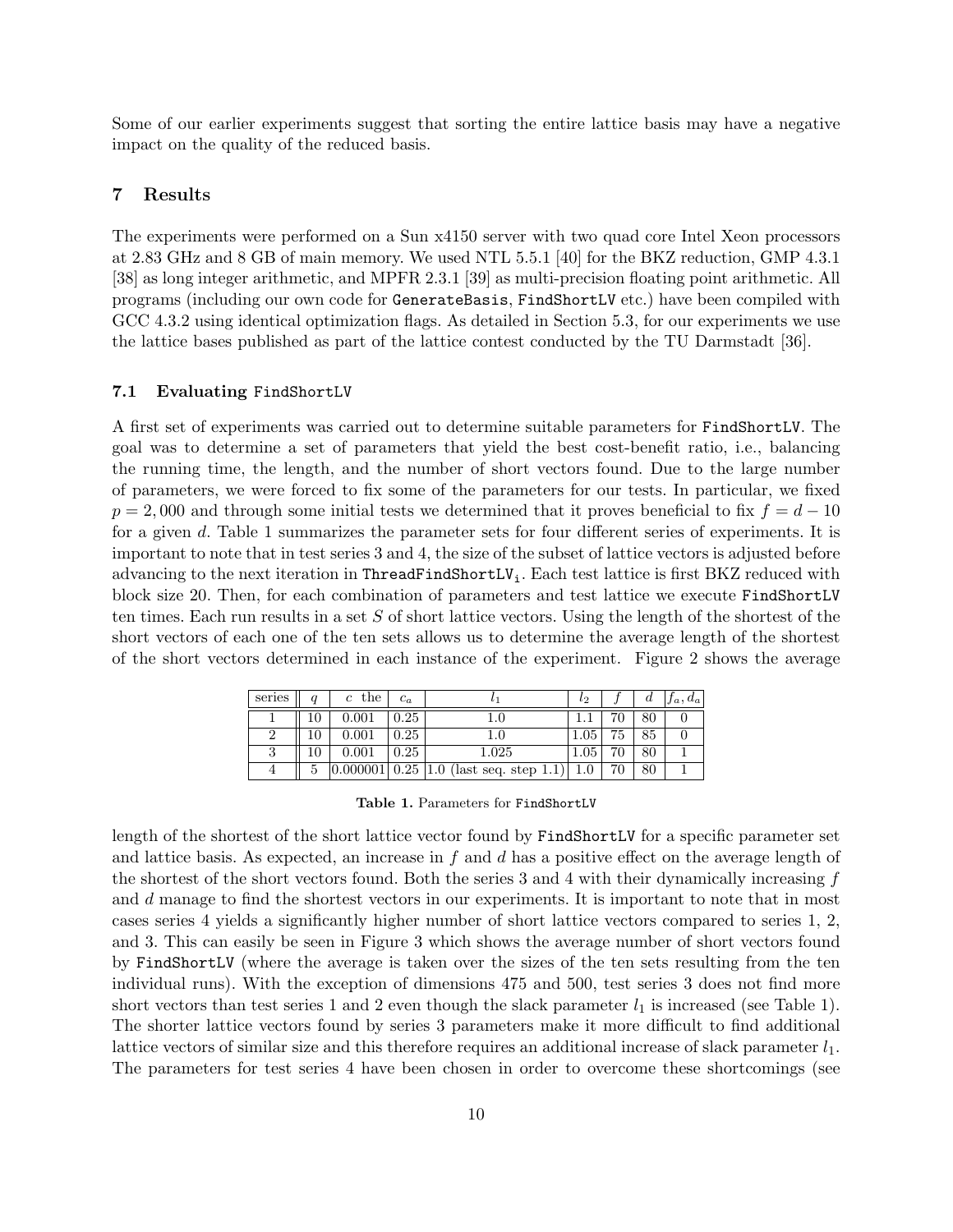Figure 3). To compensate for the increase in running time, test series 4 therefore uses a reduced number of sequence steps q but with a tighter initial pruning parameter  $c$ . For the first four of the  $q = 5$  sequence steps test series 4 uses a slack parameter  $l_1 = 1.0$ . This measure helps us to find a reasonable short lattice vector as starting point for the final one of the  $q$  sequence steps. In the 5th and final sequence step we use a slack parameter  $l_1 = 1.1$  in order to maximize the number of short lattice vectors found. Figure 4 shows the average running time (in hours, averaged over the ten



Figure 2. Average length of shortest of the short vector found by FindShortLV.



Figure 3. Average number of short vectors found by FindShortLV.



Figure 4. Average real time of FindShortLV with 8 threads and different parameters.

individual runs) of FindShortLV. An increase in  $d$  and  $f$  leads to a significant increase in running time due to the exponential character of the subroutine ENUM. The increase of  $d = 80$  for series 1 to  $d = 85$  for series 2 leads (in most cases) to more than a fourfold increase in the running time. (Recall that f is chosen as  $f = d - 10$ .) In addition, Figure 4 shows that we have been successful in keeping the overhead for test series 4 within reasonable limits compared to series 2 and 3. While one would hope that spending more time on finding shorter lattice vectors will pay off in the long run, i.e., in the overall generic framework, we will see later that this, unfortunately, is generally not true. The improvements of our reduction framework BoostBKZ strongly depend on both the composition of the set of short lattice vectors generated by FindShortLV and their positioning within the improved lattice basis.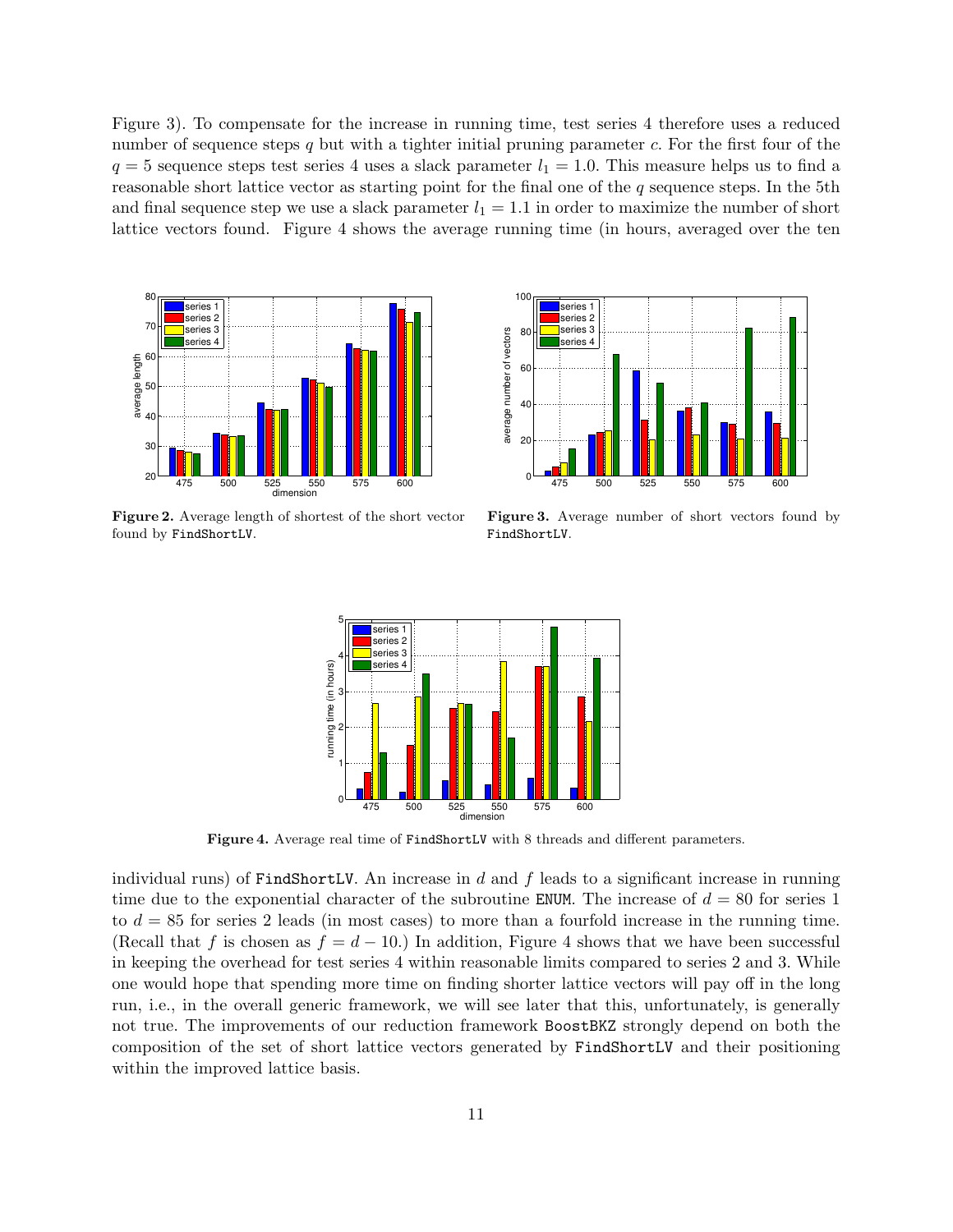## 7.2 Evaluating BoostBKZ

Through a set of initial experiments it was determined that replacing a large number of basis vectors often has no positive impact on the running time of BoostBKZ. Consequently, the number of lattice basis vectors to be replaced as part of GenerateBasis is limited to at most ten. As discussed earlier, the number of different parameter sets  $G_j$  for GenerateBasis is tied to the number of available threads t. The compute servers in our test setup (see above) offer 8 cores. We therefore have chosen the number of threads to be  $t = 8$ . Table 2 details the parameter sets  $G_i$  (N, the direction, and the repositioning) used in combination with the test series as outlined previously  $(1 \leq j \leq 8)$ . These parameter sets have been determined based on an analysis of a set of initial experiments. (Further details will be included in an extended version of this paper.)

|               |      | U2   | G3   |      | J 5    | JΓ 6   | J 7    | ∪8     |
|---------------|------|------|------|------|--------|--------|--------|--------|
|               |      |      |      |      |        |        |        |        |
| Direction     | twd. | twd. | fwd. | twd. | bwd.   | bwd.   | bwd.   | bwd.   |
| Repositioning |      |      | ___  | --   | random | random | random | random |

| Table 2. Parameters for GenerateBasis |  |
|---------------------------------------|--|
|---------------------------------------|--|

In analyzing BoostBKZ, we conduct an experiment that is tailored to show the effectiveness of our intermediate steps introduced as part of BoostBKZ to improve the overall reduction result. For that, we fixed the number of iterations in BoostBKZ to  $r = 1$ . For the initial BKZ reduction (Line (1) in Algorithm 2) we used block size 20. For the BKZ reductions in ThreadBoostBKZ<sub>i</sub> (as part of the one and only iteration in BoostBKZ) we used block size 25. The other parameters, such as the reduction parameter ( $\delta = 0.99$ ) and the pruning parameter for the enumeration ( $2^{-15}$ ), were identical in both cases. The maximum number of BKZ instances to be completed was set to maxred  $\in \{1,2,3\}$ . We compared the performance of BoostBKZ to a conventional BKZ reduction with block size 25 (referred to as BKZ 25) and a sequence of conventional BKZ reductions with first block size 20 followed by a second one with block size 25 (referred to as BKZ 20/25). Each experiment was conducted ten times and the averages were computed over the results of these ten runs. Figure 5



**Figure 5.** Comparison of running time for conventional BKZ and BoostBKZ (Lines  $(5) - (9)$ ) with maxred  $= 1, 2, 3$ for FindShortLV with series 1 and 2

shows the running time (in hours) of Lines (5) - (9) of BoostBKZ for series 1 and 2 in comparison to the conventional BKZ reductions. The experiments clearly show a substantial advantage in the running time of our approach with maxred  $= 1$  over both BKZ 25 and BKZ 20/25. It is interesting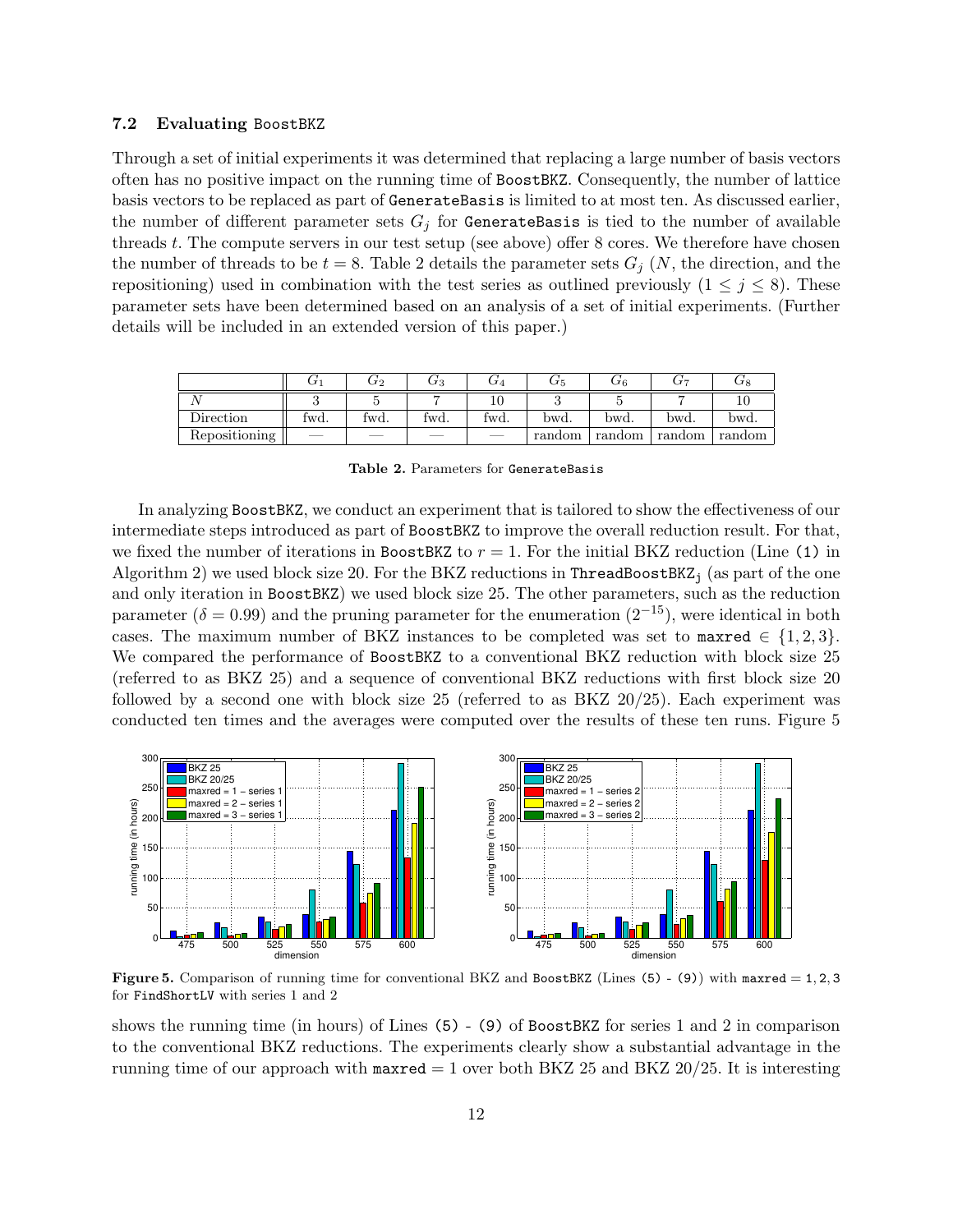to note that for some test lattices BKZ 25 outperforms BKZ 20/25 and for some it is the other way around. That is, neither BKZ 25 nor BKZ 20/25 is an optimal choice for conventional BKZ. Figure 5 also shows that an increase in f and d from series 1 to series 2 has a significant impact on the running time, especially for higher dimensions. The additional time spent in FindShortLV for series 2 in comparison to series 1 is beneficial with respect to the overall running time. In particular, it is important to note, that the running time for FindShortLV (see Figure 4) is negligible when compared to the running time of Lines  $(5)$  -  $(9)$  of algorithm BoostBKZ in higher dimensions<sup>4</sup>. Figure 6 shows the running time for series 3 and 4. At first, the results seem inferior in comparison to the running times for series 1 and 2. However, when comparing the quality of the reduced basis (see Figure 7) it becomes clear that series 3 and especially series 4 produce lattice bases of better quality. Figure 7 shows that the quality for series 4 with  $maxred = 2$  is almost equal to the quality obtained for series 1 and 2 with maxred  $=$  3. Even for maxred  $=$  1, BoostBKZ yields lattice bases of acceptable quality given test series 2 and 4 (see Figure 8) when compared to the conventional BKZ reduction.

In order to gain a better understanding for the connection between the parameter maxred and the quality of the reduced lattice basis we have analyzed the set of short lattice vectors found by FindShortLV in more detail. Figure 9 shows the average length of the first 3, 5, 7, and 10 lattice vectors that are inserted into the lattice basis by GenerateBasis. It is interesting to see that the difference between the first ten short vectors and the first three short vectors is noticeably higher for series 2 than for series 4. This difference is caused by the use of slack parameter  $l_2$  for series 2 and  $l_1$  for series 4. Slack parameter  $l_1$  should therefore be preferred over  $l_2$ . These results indicate that

<sup>&</sup>lt;sup>4</sup> By construction, FindShortLV scales almost perfectly with the number of dedicated CPU cores. E.g., doubling the number of CPU cores will in general cut the running time of FindShortLV in half.



**Figure 7.** Quality of lattice basis for  $maxred = 2, 3$ .



**Figure 8.** Quality of lattice basis for  $maxred = 1$ .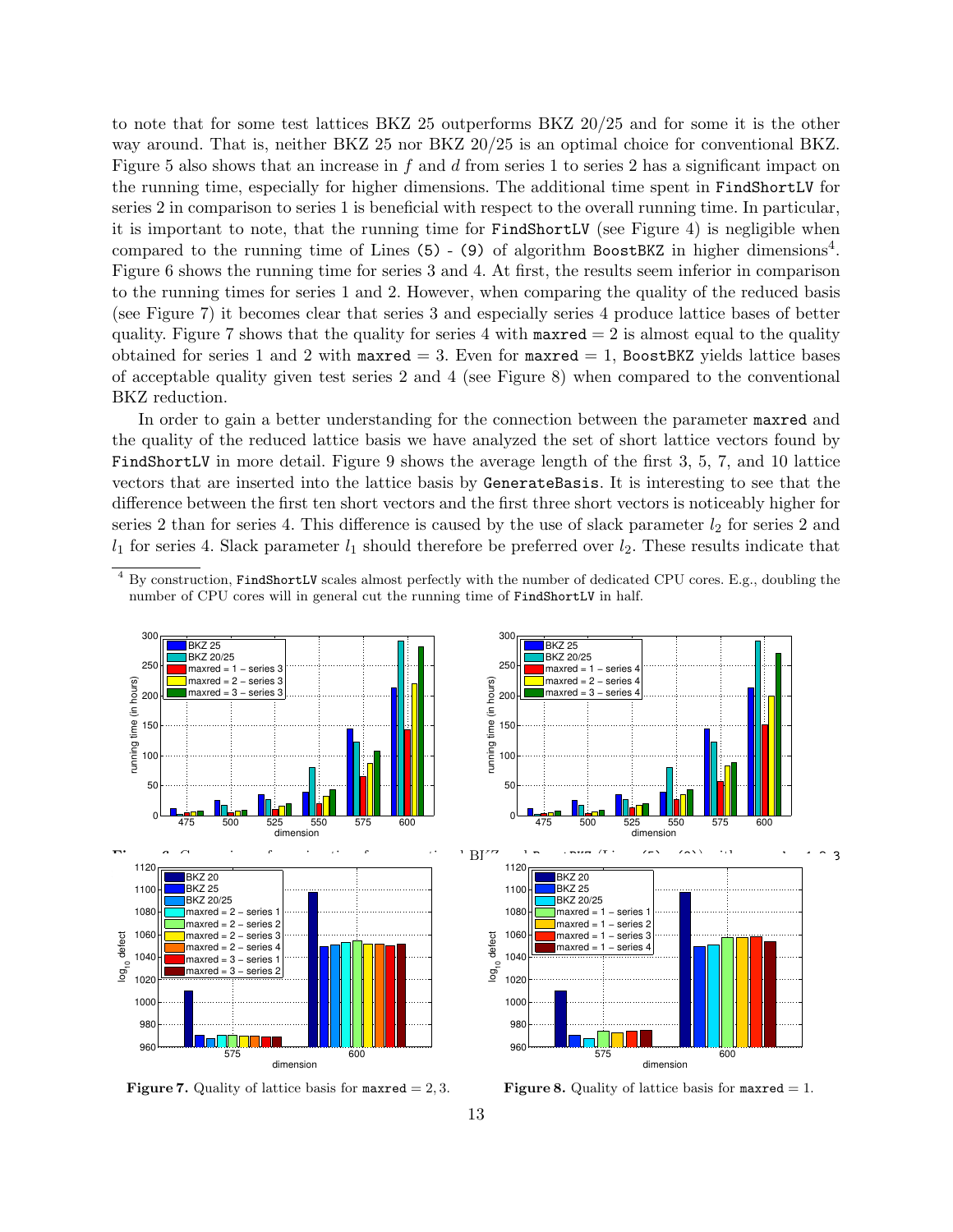

Figure 9. Average length of 3, 5, 7 and 10 vectors inserted by GenerateBasis.

dedicating additional time in BoostBKZ for FindShortLV is beneficial in cases where the difference in length between the inserted lattice vectors is minimal.

## 8 Conclusion and Future Work

The new algorithmic framework BoostReduce and the concrete instance BoostBKZ based on the BKZ reduction presented in this paper provide an effective new means to strong lattice basis reduction. Future work includes additional experiments to further fine-tune the choice of the various parameters. In addition, we will investigate how much of an additional advantage one may achieve by replacing the traditional BKZ reduction or the ENUM algorithm with recent developments in reducing lattice bases and finding shortest lattice vectors [35, 18].

# References

- 1. M. Ajtai. Generating Hard Instances of Lattice Problems. In Proceedings of the 28th ACM Symposium on Theory of Computing, pages 99–108. ACM Press, 1996.
- 2. M. Ajtai. The Shortest Vector Problem in  $L_2$  is  $\mathcal{NP}$ -hard for Randomized Reductions. Technical report, ECCC Electronic Colloquium on Computational Complexity, Trier, 1997.
- 3. M. Ajtai and C. Dwork. A Public-Key Cryptosystem with Worst-Case/Average-Case Equivalence. In Proceedings of the 29th ACM Symposium on Theory of Computing, pages 284–293. ACM Press, 1997.
- 4. W. Backes and S. Wetzel. New Results on Lattice Basis Reduction in Practice. In Algorithmic Number Theory  $(ANTS-00)$ , volume 1838 of *LNCS*, pages 135–152. Springer, 2000.
- 5. W. Backes and S. Wetzel. Heuristics on Lattice Basis Reduction in Practice. ACM Journal on Experimental Algorithms, 7, 2002.
- 6. W. Backes and S. Wetzel. An Efficient LLL Gram Using Buffered Transformations. In Proceedings of CASC 2007, volume 4770 of LNCS, pages 31–44. Springer, 2007.
- 7. W. Backes and S. Wetzel. The Effect Of Sorting On Lattice Basis Reduction. Poster Session of LLL+25 Workshop, 2007.
- 8. W. Backes and S. Wetzel. Parallel Lattice Basis Reduction Using a Multi-threaded Schnorr-Euchner LLL Algorithm. In Proceedings of Euro-Par 2009, volume 5704 of LNCS, pages 960–973. Springer, 2009.
- 9. R. D. Blumofe and C. E. Leiserson. Scheduling Multithreaded Computations by Work Stealing. In SFCS '94: Proceedings of the 35th Annual Symposium on Foundations of Computer Science, pages 356–368, Washington, DC, USA, 1994. IEEE Computer Society.
- 10. Claus-Peter Schnorr. Block Reduced Lattice Bases and Successive Minima. Combinatorics, Probability & Computing, 3:507–522, 1994.
- 11. M. Coster, A. Joux, B. LaMacchia, A. Odlyzko, C. Schnorr, and J. Stern. Improved Low-Density Subset Sum Algorithm. Journal of Computational Complexity, 2:111–128, 1992.
- 12. B. Filipovic. Implementierung der Gitterbasenreduktion in Segmenten. Master's thesis, University of Frankfurt am Main, 2002.